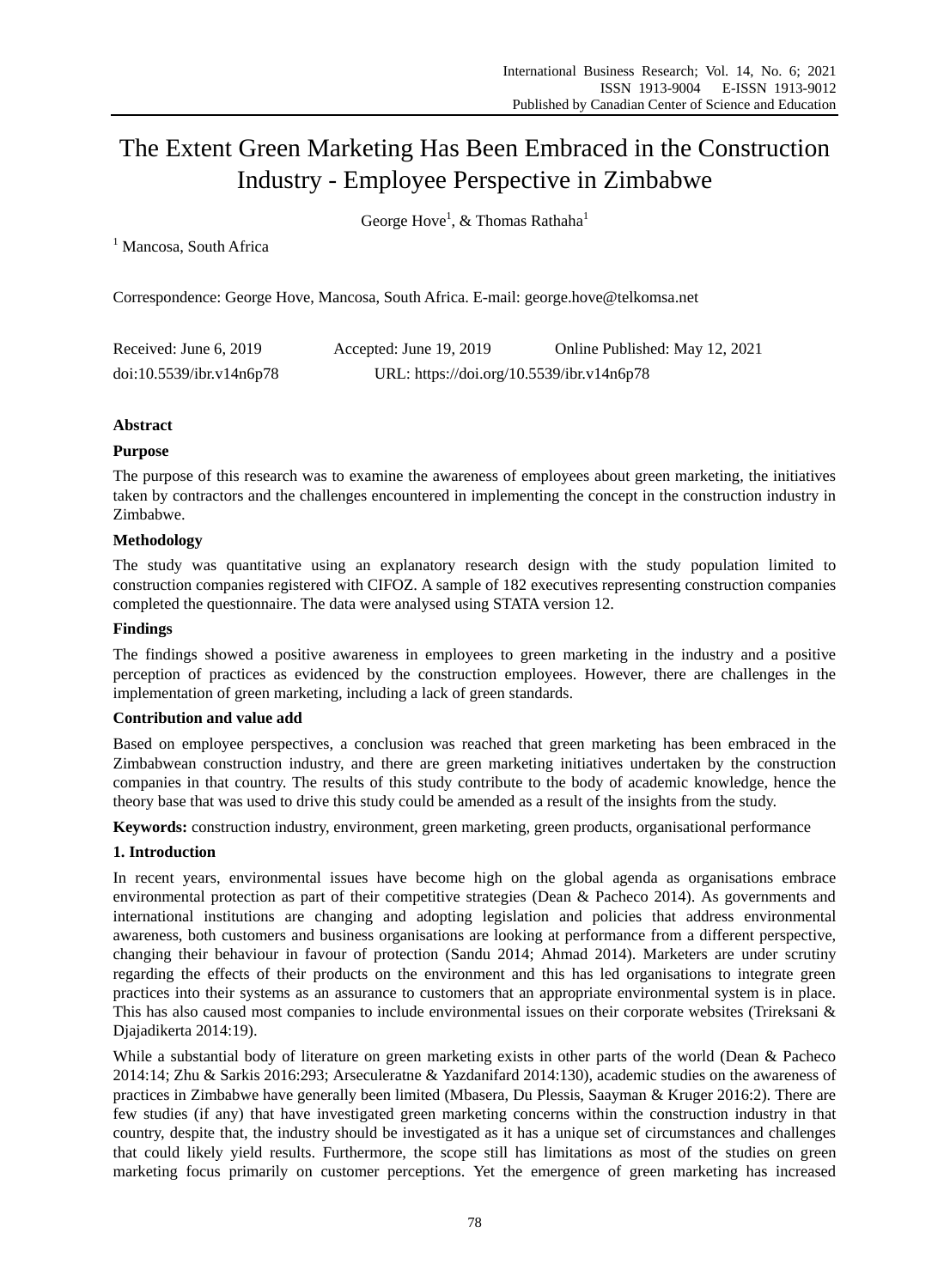environmental awareness among environmental groups, employees, policymakers, and, most of all, the customers (Thakur 2016:77). The perspective of construction employees regarding green marketing practices has not been explored even though the success of implementing green marketing is largely achieved by employees. The construction industry is labour intensive which implies that contractors heavily rely on manpower to exercise green practices. It is therefore essential to examine green marketing in the Zimbabwean construction industry based on employees' perceptions as this may affect the organisation"s ultimate green performance.

A review of literature has also shown the omission of socio-demographic factors in green marketing studies in the Zimbabwean context. The role of socio-demographic factors on environmental issues is vital and in other countries, this role has been well documented (Ibok & George 2014:47). Socio-demographic factors form a subset of ethical behaviour that organisational employees demonstrate and understanding the implications is important. An attempt to identify and examine the socio-demographic characteristics of employees in an organisation would show whether employees are environmentally conscious and would be able to draw some organisational environmental implications in the policy-making process.

The question that has remained unanswered in the Zimbabwean context is, "To what extent has green marketing been embraced in the construction industry in Zimbabwe?" This article examines this question, based on a study that specifically sought to:

- examine employees" awareness of green marketing amongst the Zimbabwean construction companies,
- examine green marketing practices by contractors as perceived by employees, and
- determine the challenges faced by contractors in implementing green marketing based on employees' perspective.

#### **2. Literature Review**

Although several theories have a bearing on the study (corporate environmental theory, stakeholder theory and customer behaviour theory), this study was based on the green marketing theory.

## **3. The Concept of Green Marketing**

The conceptualisation of green marketing can be traced back to 1975 when the American Marketing Association (AMA) introduced it in a workshop on "Ecological Marketing" (Zhu & Sarkis 2016:290; do Paco & Raposo 2009:365) and it later came into prominence in the late 1990s and early 2000s (Deshpande 2011). However, despite the studies available, there is no consensus as to what constitutes green marketing. According to Polonsky (1994:2), it consists of all activities designed to generate and facilitate any exchanges intended to satisfy human needs or wants, such that the satisfaction of these occur with a minimal detrimental impact on the natural environment. The AMA, defined as the marketing of products that are presumed to be environmentally safe, thus incorporating a broad range of activities, including product modification, changes to the production process, packaging changes, and modifying advertising. Based on the review of literature, the working definition for this study is provided by AMA, a definition that has common features including environmental sustainability, production of environmentally safe products and customer satisfaction.

## **4. Benefits of Green Marketing**

While the need for green marketing has been attributed to the deterioration of the environment (Saxena & Khandelwal 2010:278), there is a common understanding in the literature that from a strategic standpoint it has a crucial competitive advantage and is considered a point of differentiation and positioning of the offer (Dean & Pacheco 2014:14; Zhu & Sarkis 2016:293; Moravcikova, Krizanova, Kliestikova & Rypakova 2017:2; Arseculeratne & Yazdanifard 2014:130). Leonidou, Leonidou and Hultman (2011:25) argue that, when practised well, green marketing leads to competitive advantage and can be a central part of a company"s brand and value proposition. This is in line with Chaudhary, Tripathi and Monga"s (2011:9) view that firms that develop new and improved products and services with environmental inputs in mind give themselves access to new markets and increase their profit sustainability. Nadaf and Nadaf (2014:95) added that these firms enjoy a competitive advantage over those which are not concerned for the environment. However, some organisations view green marketing as an additional cost that reduces profit (Wymer & Polonsky 2015: 243). The authors argue that increasing renewable inputs increases costs more than any additional revenue that may result, namely, marginal costs exceeding marginal revenue.

#### **5. Green Marketing Practices**

Companies worldwide have started making use of green marketing strategies and techniques in their marketing practices. For example, an empirical study conducted by Laheri, Dangi and Vohra (2014:147) in India showed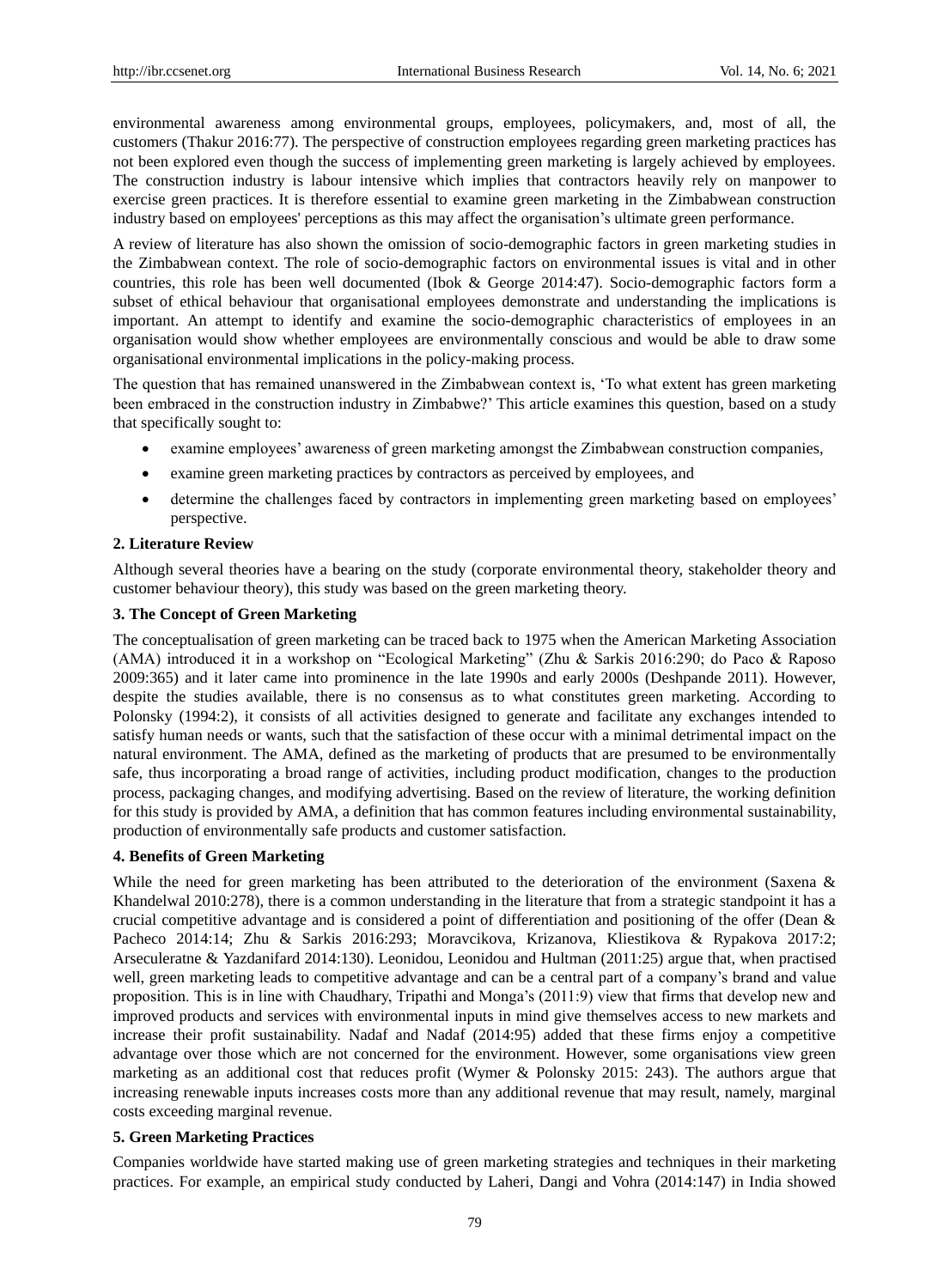that pressure from government and environmental lobbies caused the firms to go green to combat pollution and preserve natural resources. Green marketing has become an important ingredient of most companies (Arseculeratne & Yazdanifard 2014:130), and as Czinkota and Ronkainen (1992:39) proposed, corporations need to find solutions to environmental challenges through marketing strategies, products and services. To remain competitive, they are making numerous attempts to keep up with the environmental movement (Chen & Chai 2010:28). Some of the practices include new technologies for handling waste and air pollution, product standardisation to ensure environmentally safe products, providing natural products and those oriented towards resource conservation and greater occupant health (Czinkota & Ronkainen 1992:39). These practices assure the company plays a legitimate role in providing for the needs of the society, as well as the opportunity to achieve industry pre-eminence (Lekhanya 2014:625).

## **6. Customer Retention**

The emergence of green concepts opened an opportunity for entrepreneurial growth. Firms have noticed that customers are becoming more concerned about their everyday habits and impact on the environment (Rahman, Barua, Hoque & Zahir 2017:9), resulting in most profit-driven business branding products in line with it. This is to capture market opportunities associated with the green concept, for example, as Cherian and Jacob (2012:118) reported, businesses such as Wal-Mart promote the concept of organic food to customers as a way of improving the environment by promoting "green" products and issues as well as meeting customers environmental demands. According to Kaur (2015:66), 87% of people from various nations, such as Brazil, Canada, China, France, Germany, India, the UK and the USA, have shown an interest in reducing their impact on the environment, achieved through taking action against environmentally friendly products. However, Kaur (2015:66) argues that showing interest and taking action on the interest are two different activities.

## **7. Challenges of Green Marketing**

In the light of growing global concern, green marketing has gained much support from many countries; however, despite this many are still encountering challenges in implementing the concept (Ahmad 2014:3). Green marketing requires renewable and recyclable materials, advanced technology, especially for water treatment, but the majority of people and organisations are not aware of the concept, hence there is a need to create awareness of green products and their uses. According to Windapo (2015:6098), green buildings are a result of using green products. However, it is a challenge for many organisations to implement the concept because it is too costly and requires large investments in research and development (Thulasimani 2012:450). For example, in South Africa, Woolworths invested approximately R10 million in sustainable initiatives for its distribution centre in Midrand (van der Merwe 2007). Some small "cowboy" companies may not afford to raise the capital and regard the concept as costly (Cekanavicius, Bazyte, Dicmonaite 2014:85) and another challenge encountered is the lack of standards or public consensus about what constitutes green marketing (Govender & Govender 2016:77). This lack of consensus has slowed the growth of green marketing because organisations are often reluctant to promote their green attributes, while customers are often sceptical about the claims (Seyrek & Gul 2017:309).

#### **8. Hypotheses**

Based on the review of the literature, the following assumptions were formulated:

- H<sup>1</sup> Employees in the Zimbabwean construction industry are aware of green marketing practices.
- H<sup>2</sup> There are green marketing practices within Zimbabwean construction companies that resulted in positive customer retention (based on employee perception).
- H<sup>3</sup> Based on employee perception, there is a positive customer perception about organisations" green marketing practices.
- H<sup>4</sup> There are challenges encountered by Zimbabwean construction companies in implementing green marketing
- H5 Socio-demographic characteristics of employees show their environmental consciousness

#### **9. Methods of Data Collection**

The study was quantitative. An explanatory research design was used because little information existed about green marketing in the Zimbabwean context. The population of the study were employees of construction companies registered with the Construction Industry Federation of Zimbabwe (CIFOZ) in the building and civil engineering categories. According to CIFOZ 2018 register, there were 250 members in the two categories. A simple random probability sample was used to select a group of construction companies to participate in the study. Using the sampling calculator based on a 5% significance level, the sample size required was 152 or more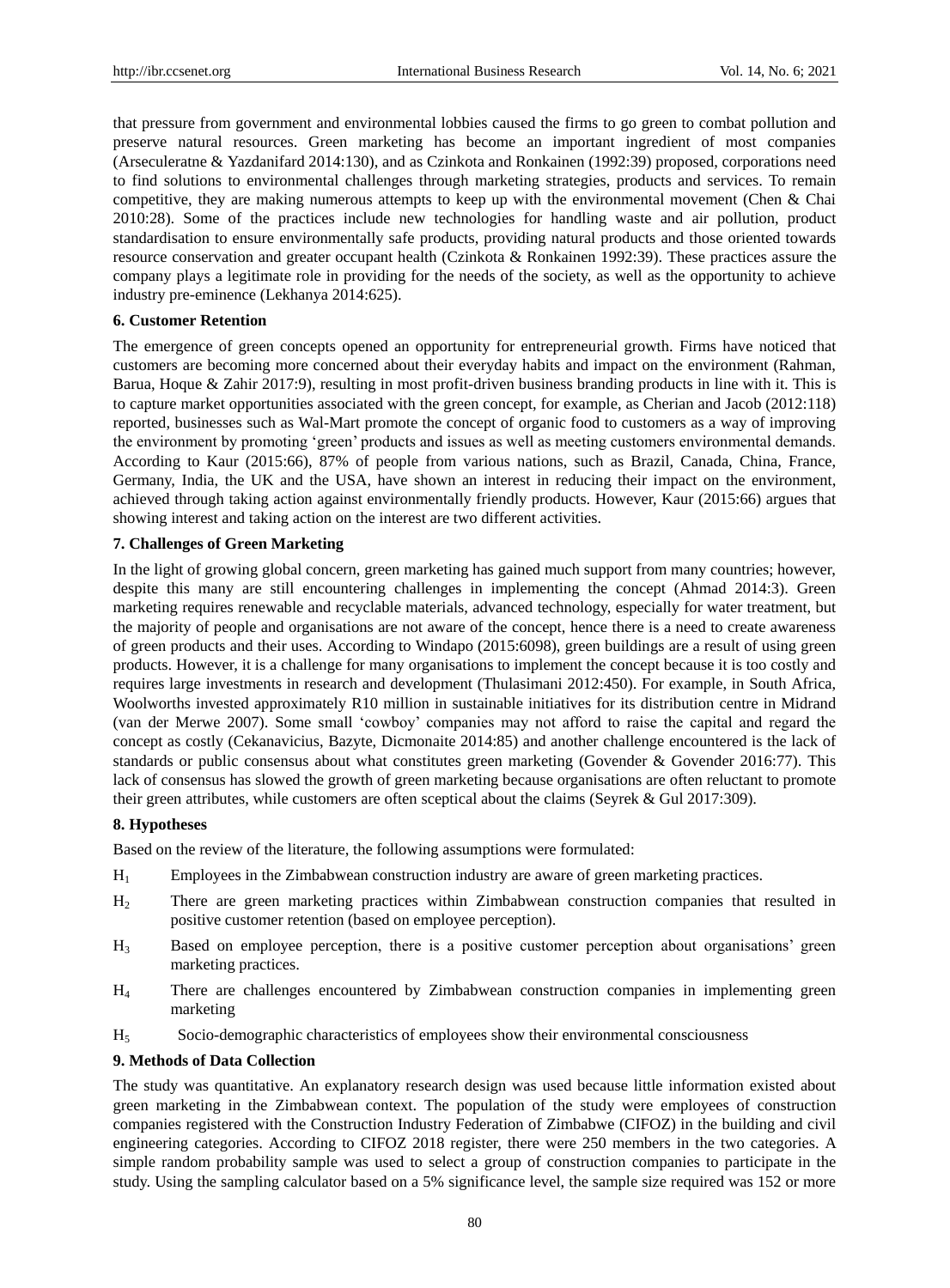construction companies but not all would respond to the questionnaires, and this necessitated adjustment for attrition rates. It was anticipated that 20% would not respond to the questionnaires, hence an adjustment for these gave a required sample size of 182 construction companies. The participants were all foremen of the respective construction companies.

## **10. The Research Instrument**

A questionnaire with 27 items was constructed by researchers. A literature review (Coetzee & Bean 2016; Thakur & Gupta 2012; Lekhanya 2014; Thulasimani 2012; Dean & Pacheco 2014:14; Zhu & Sarkis 2016; Arseculeratne & Yazdanifard 2014) was the source of the variables for the formulation of the questionnaire and was developed with closed-ended questions. All the variables were measured using a five-point Likert scale ranging from "strongly disagree" (1) to "strongly agree" (5). The scale allowed the respondents to express their degree of agreement that varied in terms of relative intensity. The questionnaire was constructed with five sections.

## **11. Data Analysis**

The first segment of data analysis included creating variables awareness, practices, employees" perception of how they think customers feel and challenges in Microsoft Excel. We used the mode to give the overall response for each section for each employee as either agree (coded 1), disagree (coded 0) and neutral (coded 2). These coded responses were then exported to STATA version 12 for analysing the data.

## **12. Test of Normality and Test of Difference**

To analyse the descriptive statistics, the test of normality used the Shapiro Wilk test and distributions of histograms. Statistical tests on demographic factors and different assessment outcomes were carried out depending on the normality or deviation. Two groups of statistical tests of difference, namely, parametric and nonparametric were used for bivariate analysis. Parametric tests were used for normally distributed data, namely the t-Test for comparing means between two independent groups and one-way ANOVA to compare means for more than two independent groups, assuming normality (Saunders, Thornhill & Lewis 2009). The p-value shows the significance level and for  $p<0.05$ , the null hypothesis is rejected and for  $p>0.05$  the null hypothesis is accepted.

The independent t-test compares the means between two groups using the spread of scores as the measure. If there is a low likelihood of difference between the two groups, it is represented using a large t statistic where the p < 0.05 is statistically significant (Saunders *et al*. 2009). In a one-way analysis of variance (ANOVA) test, the variance is analysed using ANOVA both within and between the groups by comparing the means. The F-ratio, as a result, would represent the differences, and when there is a low likelihood of difference between groups, the F statistic is large with p<0.05 showing statistical significance (Saunders *et al*. 2009). For data that were not normally distributed, non-parametric tests were used. For the difference between two independent groups, a Mann-Whitney U test (Wilcoxon rank-sum test) was used, a non-parametric equivalent of the parametric independent t-test. Similarly, a Kruskal-Wallis H-test was performed for more than two independent groups.

# **13. Regression Analysis**

Linear regression analysis was conducted with awareness, practices, employees" perception of how they think customers feel and challenges as the dependent variables and socio-demographic factors as the independent variables to come up with four regression equations. Four principal assumptions justify linear regression:

- normality of error distribution
- linearity and additivity
- statistical independence,
- homoscedasticity.

The coefficient of determination  $(R^2)$  is the amount of variation in the dependent variable which is explained by the independent variables, based on the equation and the adjusted  $R^2$  takes account of the number of independent variables from the equation.

#### **14. Results and Discussion**

The results consist of descriptive statistics, parametric and non-parametric tests for bivariate analysis and regression analysis.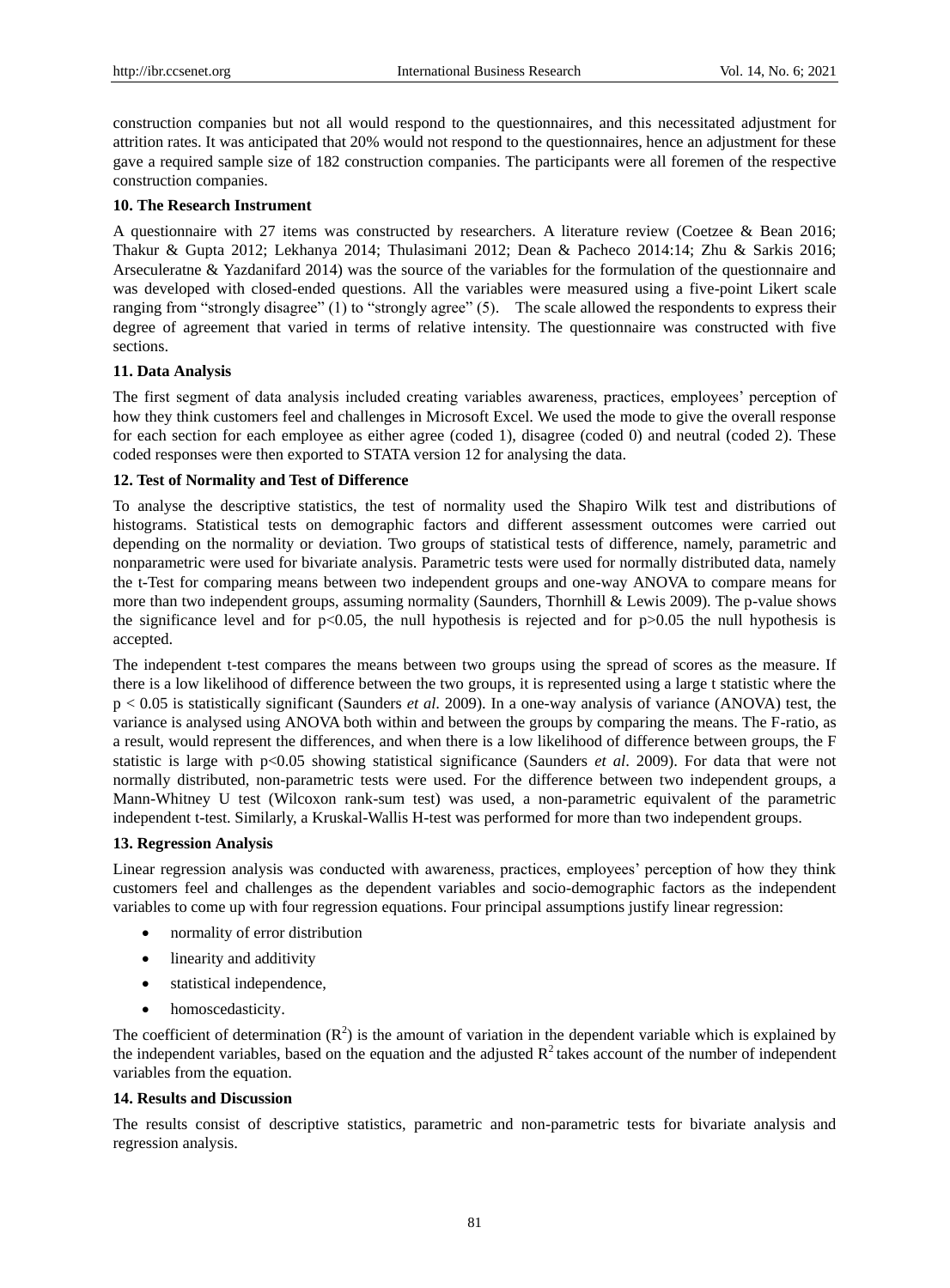## **15. Explanatory Results**

An explanatory study was conducted with the frequency data summarized in Table 1. The majority of participants were male (79%) compared to female (20%). The majority of participants (55%) were aged between 30 and 49 years while only 15% were less than 30 years. Most employees in the construction industry (51%) had at least 10 years" job experience, with only 5% having more than 20 years as employees. Three-quarters of the participants had attained a university degree and the remaining 25% were diploma holders. Most companies involved in the study (48%) had an establishment of less than ten, while only 7% of the companies had more than 50 employees.

| <b>Characteristics</b>  | $N = 135$        |
|-------------------------|------------------|
|                         | $\mathbf{n}(\%)$ |
| Gender                  |                  |
| Male                    | 107(79)          |
| Female                  | 28(21)           |
| Age in years            |                  |
| $<$ 30                  | 20(15)           |
| $30 - 49$               | 74(55)           |
| >50                     | 41(30)           |
| Job experience in years |                  |
| $<$ 5                   | 46(34)           |
| $5 - 10$                | 69(51)           |
| $11 - 20$               | 13(10)           |
| >20                     | 7(5)             |
| <b>Formal Education</b> |                  |
| Diploma level           | 34(25)           |
| Degree level            | 101(75)          |
| Company Size            |                  |
| <10                     | 65(48)           |
| $11 - 20$               | 35(26)           |
| $21 - 50$               | 25(19)           |
| >50                     | 10(7)            |

Table 1. Socio-demographic characteristics of employees of construction industries in Zimbabwe

Source: Own compilation from survey results

# **Assessment of awareness, practices, employees' perception of how they think customers feel and challenges on green market practices**

Since the neutral point on the Likert scale was three, those means below three suggest overall agreement with the statement and the mean above three reflect disagreement. Table 2 (below) shows overall awareness in most employees to green marketing concept as there was a general agreement on this with a mean of 2.71. Employees agreed to awareness of the benefits of green marketing with a mean value of 2.8, however, most were unaware of the benefits of holding green accreditation as they mostly disagreed with this, mean 3.39. Generally, most employees were aware that large businesses and the government preferred businesses that practised green marketing since most agreed, mean 2.91. Overall, the employees were aware of green marketing practices with a mean of 0.87

| Table 2. Assessment of green marketing awareness |  |  |  |  |
|--------------------------------------------------|--|--|--|--|
|--------------------------------------------------|--|--|--|--|

| <b>Awareness</b>                                    | Mean | <b>SD</b> | <b>Outcome</b> |
|-----------------------------------------------------|------|-----------|----------------|
| B6. Aware of the green marketing concept.           | 2.71 | 1.09      | Agree          |
| B7. Every member of staff knows what is expected of | 2.91 | 1.18      | Agree          |
| them - and why.                                     |      |           |                |
| B8. Aware of the benefits of green marketing        | 2.81 | 1.14      | Agree          |
| B9. Aware of the benefits of holding a green        | 3.39 | 0.954     | Disagree       |
| accreditation                                       |      |           |                |
| B10. Aware that large businesses and government     | 2.91 | 1.06      | Agree          |
| departments prefer businesses that practice green   |      |           |                |
| marketing                                           |      |           |                |
| <b>BA</b> - Overall Response                        | 2.95 | 1.08      | Agree          |

Source: Calculated from survey results using STATA version 12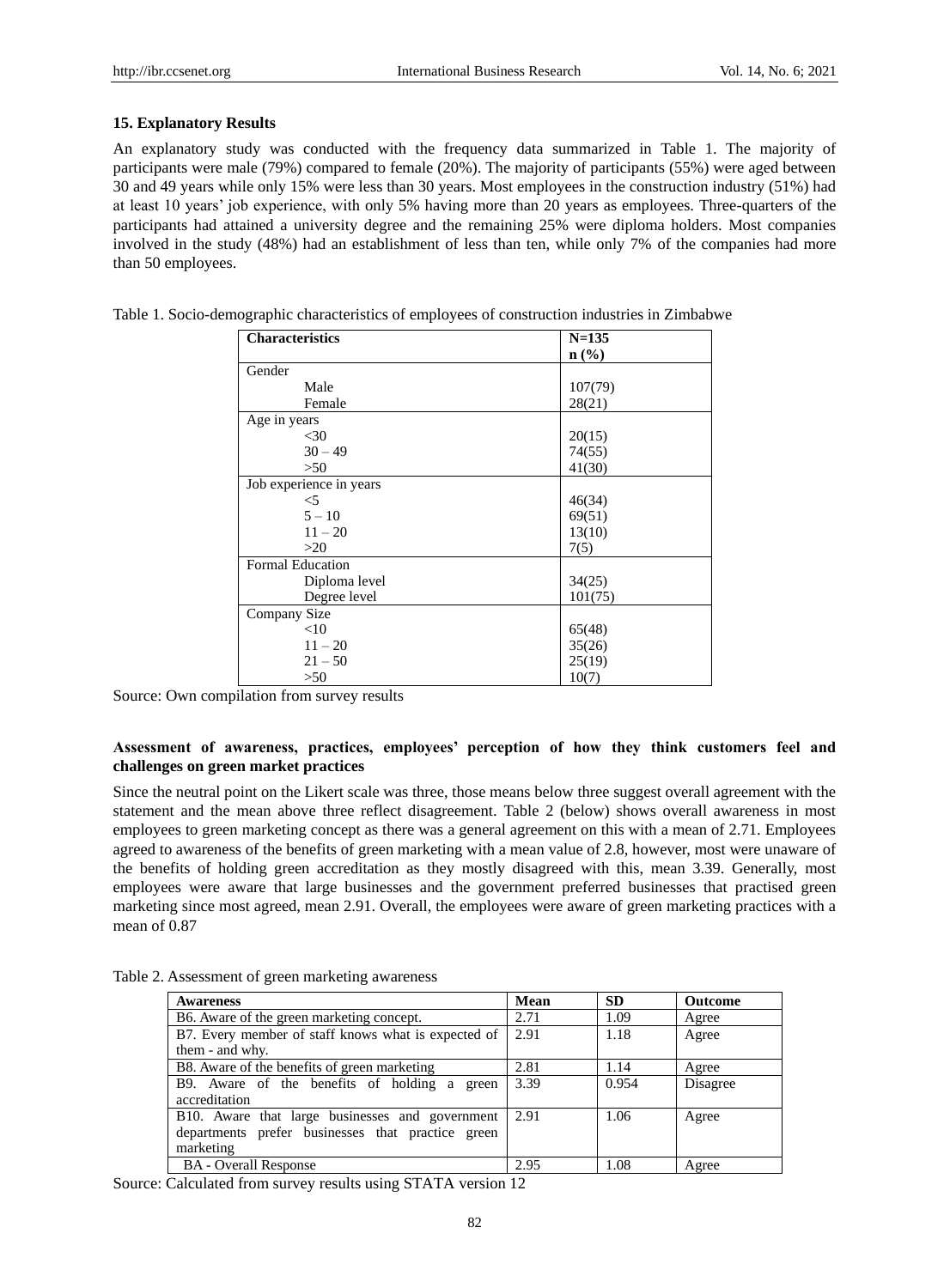Most of the construction companies used environmentally friendly material in all their construction sites and all construction material was checked for "green" conformance, as most employees generally agreed to this, with a mean of 2.59 and 2.7 respectively. There was also a general agreement that lights and computers were shut off at construction sites when not in use, with a mean of 2.49, and most of the companies had switched to renewable energy sources such as solar power, with a mean agreement of 2.56. However, most construction companies had no policies or procedures in place to help manage waste more efficiently on construction sites as most employees disagreed with this, with a mean of 3.07. Many companies did not seem to donate money to causes that benefit the environment, as reflected by a mean disagreement of 3.41. Also, most of the management in these companies did not seem to lead in the management of environmental issues as most employees disagreed with this, with a mean of 3.38. A summary of this description is shown in Table 3 (below).

| <b>Green marketing practices</b>                                                                                  | Mean | <b>SD</b> | <b>Outcome</b> |
|-------------------------------------------------------------------------------------------------------------------|------|-----------|----------------|
| C11. The company uses environmentally<br>friendly<br>material in all its construction activities.                 | 2.59 | 1.11      | Agree          |
| C12.All construction material checked (supplier labels<br>and packaging) for 'green' conformance.                 | 2.70 | 1.16      | Agree          |
| C13. Have policies and procedures in place that help us<br>to manage waste more efficiently on construction sites | 3.07 | 1.09      | Disagree       |
| C <sub>14</sub> . The company donates money to causes that benefit<br>the environment.                            | 3.41 | 1.02      | Disagree       |
| C15. Management takes a lead in the management of<br>environmental issues.                                        | 3.38 | 0.953     | Disagree       |
| C <sub>16</sub> . At all our construction sites, we shut off lights and<br>computers when they are not in use     | 2.49 | 0.969     | Agree          |
| C <sub>17</sub> . All our construction sites have switched to<br>renewable energy sources such as solar power,    | 2.56 | 0.997     | Agree          |
| CP-Overall response                                                                                               | 2.88 | 1.04      | Agree          |

Table 3. Assessment of green marketing practices

Source: Calculated from survey results using STATA version 12

Most clients for these construction companies had a positive perception of their green marketing practices and were loyal and happy about their green marketing practices. This is highlighted by an overall agreement by most employees, with means of 2.49 and 2.31 respectively. Despite complaints about the pricing structure, most clients still contracted these companies on most of their projects. Green marketing also resulted in an improvement in sales growth for most of the companies as compared to their competitors, with most employees agreeing with a mean value of 2.82. Table 4 (below) provides a summary of these findings.

Table 4. Assessment of employees" perception of how they think customers feel

| <b>Employee perception</b>                                                                                                              | Mean | <b>SD</b> | <b>Outcome</b> |
|-----------------------------------------------------------------------------------------------------------------------------------------|------|-----------|----------------|
| D18. There is a positive perception of our green<br>marketing practices from our clients                                                | 2.49 | 0.953     | Agree          |
| D19. We have loyal customers that are happy about our<br>green marketing practices                                                      | 2.31 | 0.878     | Agree          |
| D <sub>20</sub> . Even though our customers complain about our<br>pricing structure, they still contact us on most of their<br>projects | 2.56 | 1.06      | Agree          |
| D21. Recently, an improvement in our sales growth has<br>been realised compared to our competitors due to green<br>marketing practices. | 2.82 | 0.997     | Agree          |
| $DR - Overall$ Response                                                                                                                 | 2.54 | .972      | Agree          |

Source: Calculated from survey results using STATA version 12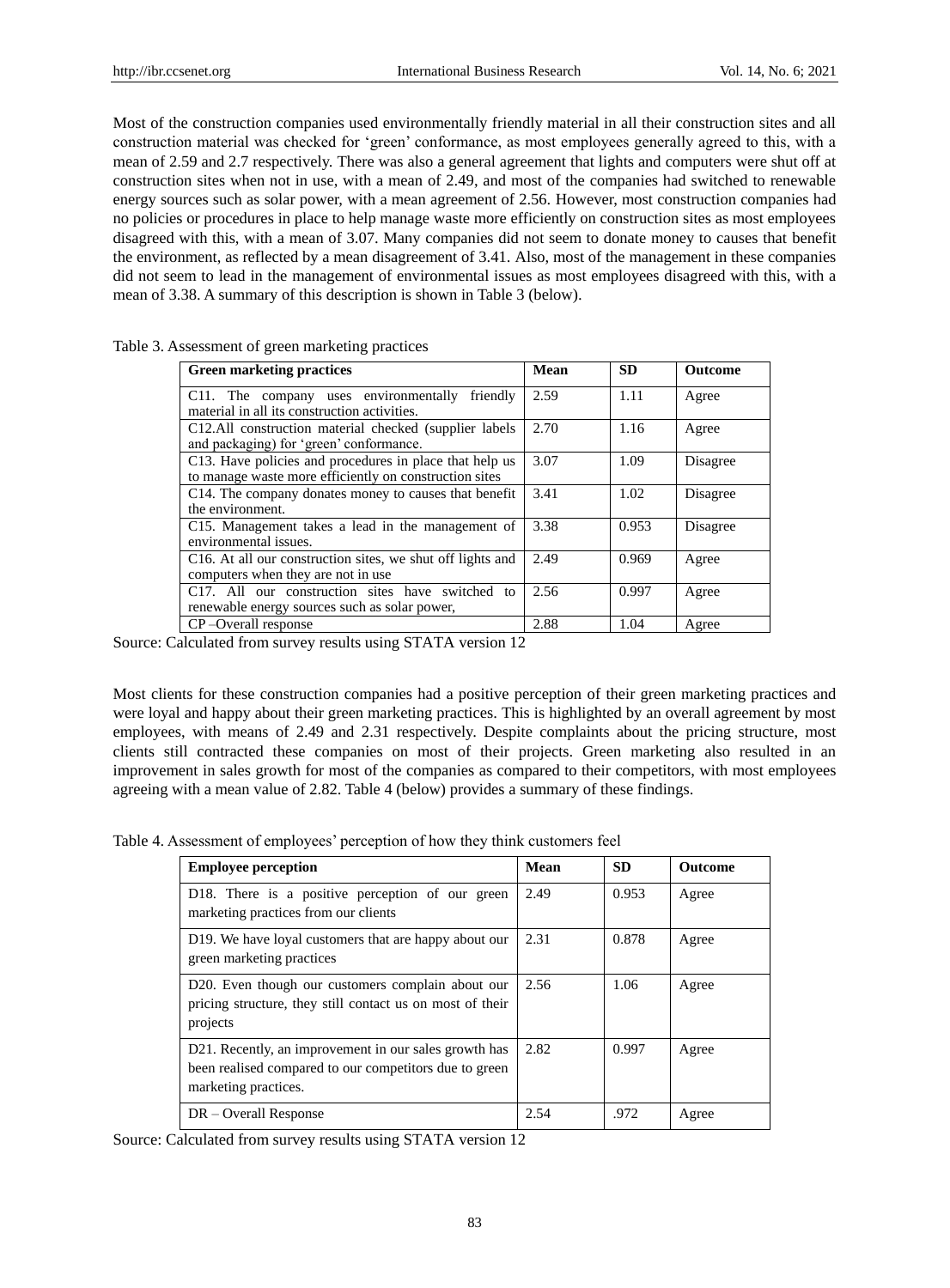Generally, most construction companies faced some green marketing challenges which included the high costs associated with renewable and recyclable material required for green products. Also, the majority of customers were unwilling to pay a premium for green products, as agreed to by most of the employees, with a mean of 2.27. Lack of credibility or trust by customers on green products was realised, with most of the employees alluding to this, with a mean of 2.29. Employees overall agreed that there was a lack of standards and public consensus on what constituted "green", affirmed by a mean of 2.42. The requirement of advanced technology for 'green marketing' which entailed large investment in R  $\&$  D as a challenge for most of the companies. Employees agreed to this, as shown by a mean of 2.22. However, most employees disagreed that the majority of the customers were unaware of green products and their uses, with a mean of 3.69. Table 5 (below) summarises the findings.

| <b>Green marketing challenges</b>                         | Mean  | <b>SD</b> | <b>Outcome</b> |
|-----------------------------------------------------------|-------|-----------|----------------|
| E22. Green products require renewable and recyclable      | 2.19  | 0.842     | Agree          |
| material, which is costly                                 |       |           |                |
| E23. The majority of the customers are not willing to     | 2.27  | 0.775     | Agree          |
| pay a premium for green products                          |       |           |                |
| E24. There is a lack of credibility or trust by customers | 2.29  | 0.907     | Agree          |
| on green products                                         |       |           |                |
| E25. The majority of our customers are not aware of       | 3.69  | 0.916     | Disagree       |
| green products and their uses                             |       |           |                |
| E26. There is a lack of standards and public consensus    | 2.42  | 0.966     | Agree          |
| as to what constitutes "green"                            |       |           |                |
| E27. Green marketing requires advanced technology,        | 2.22. | 0.816     | Agree          |
| which entails large investment in R & D                   |       |           |                |
| $EC - an overall decision$                                | 2.51  | 0.87      | Agree          |

Table 5. Assessment of green marketing challenges

Source: Calculated from survey results using STATA version 12

## **16. Test of Normality**

Table 6 (below) presents a summary of all results of the test of normality for all factors based on Shapiro-Wilk. From the table, it can be observed that gender, age and formal education were normally distributed on awareness  $(p>0.05)$ . All socio-demographic factors on the assessment of green marking practices deviated from normality (p<0.05) while all socio-demographic factors on employees" perception of how they think customers feel were normally distributed, except for customer size.

Table 6. Test of Normality (Shapiro -Wilk Test)

| <b>Variable</b> | Gender   | Age      | <b>Job Experience</b> | <b>Formal Education</b> | <b>Company Size</b> |
|-----------------|----------|----------|-----------------------|-------------------------|---------------------|
| Awareness       | Normal   | Normal   | Deviated              | Normal                  | Deviated            |
| Practices       | Deviated | Deviated | Deviated              | Deviated                | Deviated            |
| Perception      | Normal   | Normal   | Normal                | Normal                  | Deviated            |
| Challenges      | Deviated | Deviated | Normal                | Deviated                | Deviated            |

Source: Calculated from survey results using STATA version 12

In the cases in which lack of deviation from normality parametric tests such as independent t-test and one-way ANOVA tests were used. However, in the cases in which there was a deviation from normality, non-parametric tests, Mann-Whitney U test and Kruskal-Wallis test were applied.

#### **The association between awareness and all socio-demographic factors**

Since the p-value  $(0.873)$  for gender was greater than p  $(0.05)$ , the independent t-test provided insufficient evidence to claim that awareness of male participants,  $(M=0.87, SD=0.71)$  and female participants,  $(M=0.89,$ SD=0.63) on green marketing practices was different (Table 8). Based on the ANOVA results from Table 7, the level of awareness of green marketing among age groups was similar, with a p-value of 0.512. Similarly, the length of job experience did not seem to affect the level of awareness of green marketing. This finding was also true for the level of formal education p (0.396) and company size p (0.358).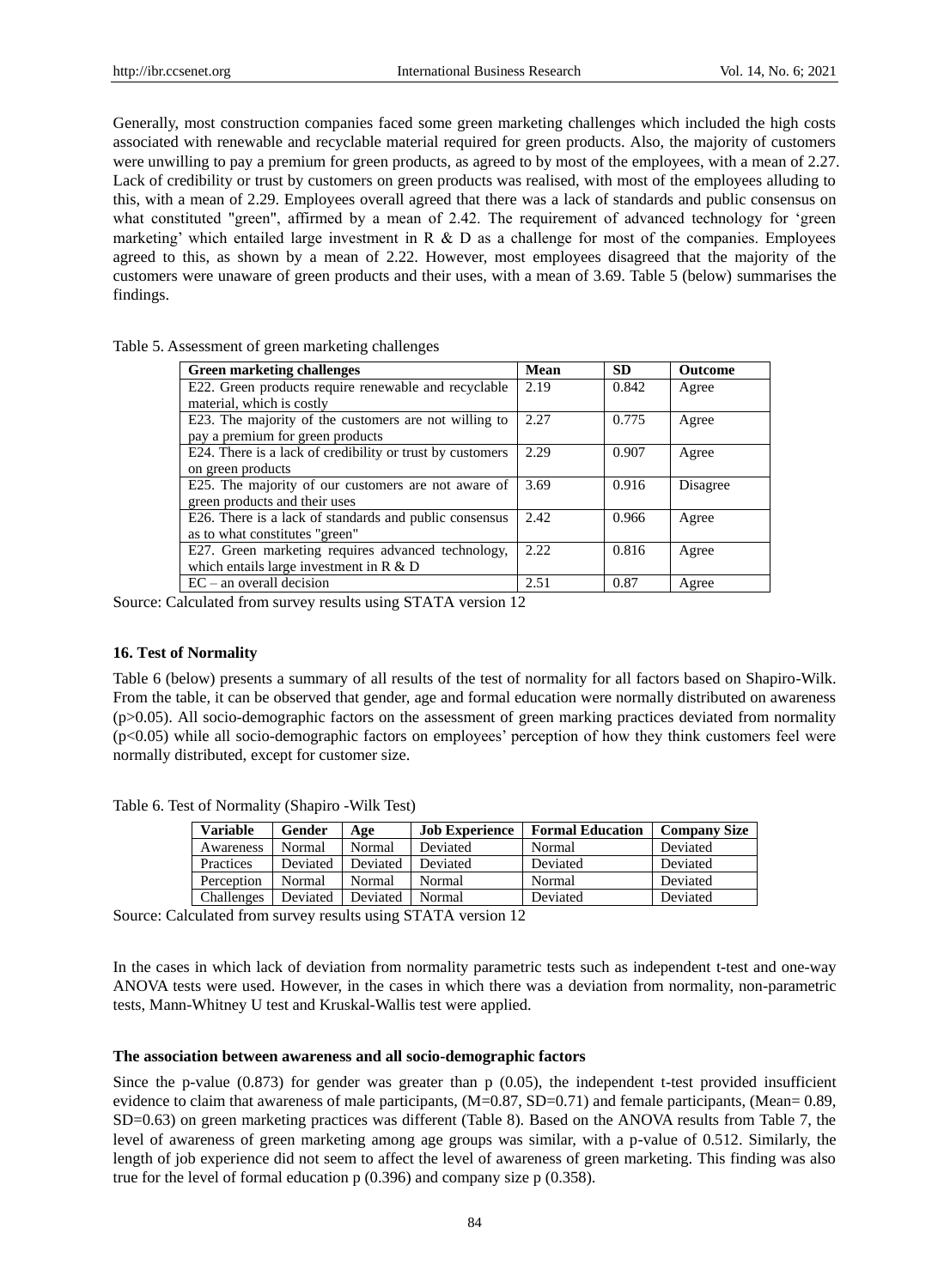| <b>Characteristic</b> | N   | <b>Mean</b> | <b>SD</b> | р     | <b>Test Used</b> |
|-----------------------|-----|-------------|-----------|-------|------------------|
| Gender                |     |             |           | 0.873 |                  |
| Male                  | 107 | 0.87        | 0.71      |       | t-test           |
| Female                | 28  | 0.89        | 0.63      |       |                  |
| Age                   |     |             |           | 0.512 |                  |
| $<$ 30                | 20  | 0.95        | 0.69      |       | One-way ANOVA    |
| $30 - 49$             | 74  | 0.81        | 0.66      |       |                  |
| >50                   | 41  | 0.95        | 0.77      |       |                  |
| Job experience        |     |             |           | 0.658 | Kruskal-Wallis   |
| $<$ 5                 | 46  |             |           |       |                  |
| $5 - 10$              | 69  |             |           |       |                  |
| $11 - 20$             | 13  |             |           |       |                  |
| >20                   | 7   |             |           |       |                  |
| Formal Education      |     |             |           | 0.936 |                  |
| Diploma Level         | 34  | 0.88        | 0.73      |       | One-way ANOVA    |
| Degree Level          | 101 | 0.87        | 0.69      |       |                  |
| Company Size          |     |             |           | 0.358 |                  |
| <10                   | 65  |             |           |       | Kruskal Wallis   |
| $11 - 20$             | 35  |             |           |       |                  |
| $21 - 50$             | 25  |             |           |       |                  |
| >50                   | 10  |             |           |       |                  |

Table 7. Characteristics of construction employees on awareness of green marketing

Source: Calculated from survey results using STATA software

## **The association between green marketing practices and socio-demographic factors**

The length of experience in employment was shown to be significantly associated with green marketing practices, evidenced by (p=0.041) from the Kruskal-Wallis test. Table 8 (below) indicates no significant difference in green marketing practices between male and female employees, with a p-value of 0.634. The age of the employee did not affect green market practices, shown by an insignificant difference  $(p=0.096)$  among the different age categories. Formal education and company size did not prove to be of any significance to green marketing practices.

|  |  | Table 8. Characteristics of Construction Employees on Green Marketing Practices |  |
|--|--|---------------------------------------------------------------------------------|--|
|  |  |                                                                                 |  |

| <b>Characteristic</b>   | N   | Mean | <b>SD</b> | p     | <b>Test Used</b> |
|-------------------------|-----|------|-----------|-------|------------------|
| Gender                  |     |      |           | 0.634 |                  |
| Male                    | 107 |      |           |       | Mann-Whitney     |
| Female                  | 28  |      |           |       |                  |
| Age                     |     |      |           | 0.096 | Kruskal-Wallis   |
| $<$ 30                  | 20  |      |           |       |                  |
| $30 - 49$               | 74  |      |           |       |                  |
| >50                     | 41  |      |           |       |                  |
| Job experience          |     |      |           | 0.041 | Kruskal-Wallis   |
| $<$ 5                   | 46  |      |           |       |                  |
| $5 - 10$                | 69  |      |           |       |                  |
| $11 - 20$               | 13  |      |           |       |                  |
| >20                     | 7   |      |           |       |                  |
| <b>Formal Education</b> |     |      |           | 0.074 |                  |
| Diploma Level           | 34  |      |           |       | Kruskal-Wallis   |
| Degree Level            | 101 |      |           |       |                  |
| Company Size            |     |      |           | 0.926 |                  |
| <10                     | 65  |      |           |       | Kruskal-Wallis   |
| $11 - 20$               | 35  |      |           |       |                  |
| $21 - 50$               | 25  |      |           |       |                  |
| >50                     | 10  |      |           |       |                  |

Source: Calculated from survey results using STATA software

# **The association between employees' perception of how they think customers feel and socio-demographic factors**

There was no significant difference in employees" perception of how they think customers feel between male and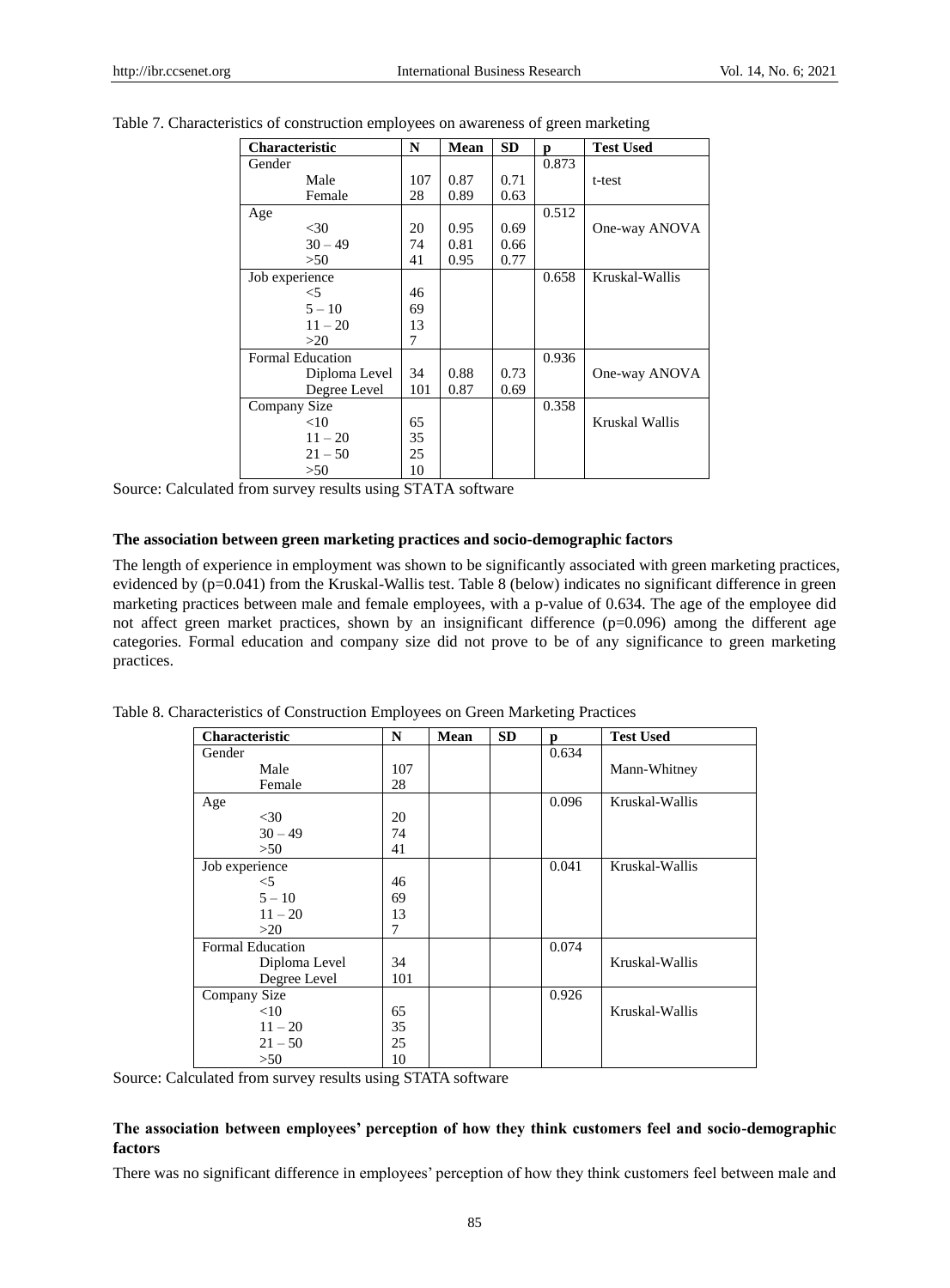female employees p (0.889) as shown in Table 9 (below). Age category was also not significantly associated with customer retention (based on employee perception), as was job experience. Customer retention was the same among employees with different levels of education, while company size did not determine customer retention.

| <b>Characteristic</b>   | N   | <b>Mean</b> | <b>SD</b> | р     | <b>Test Used</b> |
|-------------------------|-----|-------------|-----------|-------|------------------|
| Gender                  |     |             |           |       |                  |
| Male                    | 107 | 1.06        | 0.51      |       | T-test           |
| Female                  | 28  | 1.07        | 0.54      | 0.889 |                  |
| Age                     |     |             |           |       | <b>ANOVA</b>     |
| $<$ 30                  | 20  | 0.9         | 0.55      |       |                  |
| $30 - 49$               | 74  | 1.09        | 0.53      | 0.320 |                  |
| >50                     | 41  | 1.07        | 0.47      |       |                  |
| Job experience          |     |             |           |       | <b>ANOVA</b>     |
| $<$ 5                   | 46  | 1           | 0.47      |       |                  |
| $5 - 10$                | 69  | 1.07        | 0.52      | 0.739 |                  |
| $11 - 20$               | 13  | 1.15        | 0.55      |       |                  |
| >20                     | 7   | 1.14        | 0.69      |       |                  |
| <b>Formal Education</b> |     |             |           |       |                  |
| Diploma Level           | 34  | 1.24        | 0.5       | 0.847 | TTest            |
| Degree Level            | 101 | 1           | 0.51      |       |                  |
| Company Size            |     |             |           |       |                  |
| $<$ 10                  | 65  |             |           |       |                  |
| $11 - 20$               | 35  |             |           | 0.100 | Kruskal-Wallis   |
| $21 - 50$               | 25  |             |           |       |                  |
| >50                     | 10  |             |           |       |                  |

Table 9. Characteristics of Construction Employees on the perception of how they think customers feel

Source: Calculated from survey results using STATA version 12

#### **The association between green marketing challenges and socio-demographic factors**

Table 10 (below) showed no significant difference in green marketing challenges between male and female employees, with a p-value of 0.714. The age of an employee was not associated with green marketing challenges, p-value 0.788. Nor were job experience, level of education or company size significantly associated with green marketing challenges.

|  |  | Table 10. Characteristics of Construction Employees on Green Marketing Challenges |  |
|--|--|-----------------------------------------------------------------------------------|--|
|  |  |                                                                                   |  |

| <b>Characteristic</b> | N   | Mean | <b>SD</b> | р     | <b>Test Used</b> |
|-----------------------|-----|------|-----------|-------|------------------|
| Gender                |     |      |           |       |                  |
| Male                  | 107 |      |           | 0.714 | Mann-Whitney     |
| Female                | 28  |      |           |       |                  |
| Age                   |     |      |           |       | Kruskal-Wallis   |
| $<$ 30                | 20  |      |           |       |                  |
| $30 - 49$             | 74  |      |           | 0.788 |                  |
| >50                   | 41  |      |           |       |                  |
| Job experience        |     |      |           |       | <b>ANOVA</b>     |
| $\leq 5$              | 46  | 0.96 |           |       |                  |
| $5 - 10$              | 69  | 0.91 |           | 0.160 |                  |
| $11 - 20$             | 13  | 1    |           |       |                  |
| >20                   | 7   | 1.2  |           |       |                  |
| Formal Education      |     |      |           |       |                  |
| Diploma Level         | 34  |      |           | 0.075 | Kruskal-Wallis   |
| Degree Level          | 101 |      |           |       |                  |
| Company Size          |     |      |           |       |                  |
| <10                   | 65  |      |           |       |                  |
| $11 - 20$             | 35  |      |           | 0.279 | Kruskal-Wallis   |
| $21 - 50$             | 25  |      |           |       |                  |
| >50                   | 10  |      |           |       |                  |

Source: Calculated from survey results using STATA version 12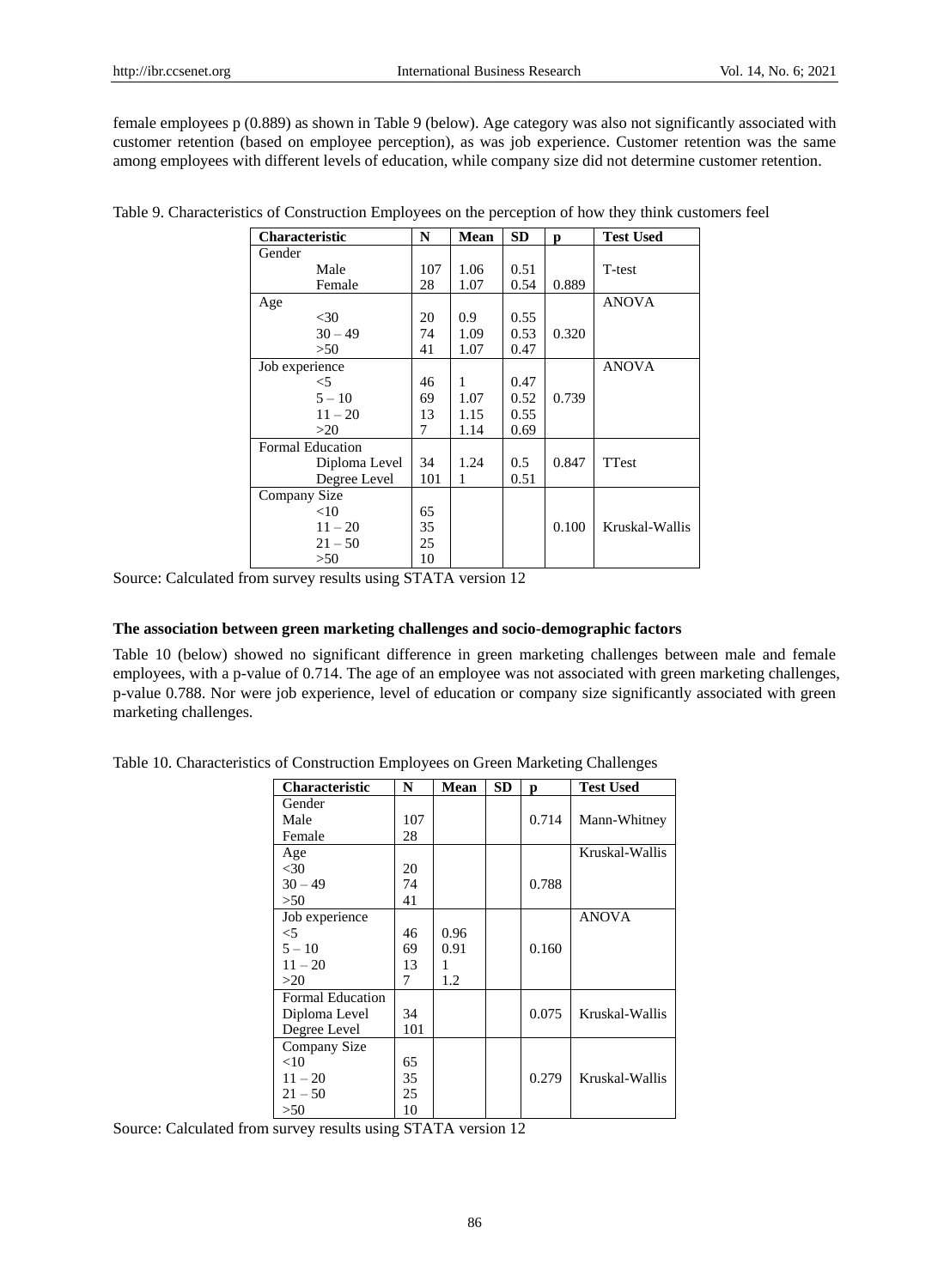# **17. Regression Analysis**

Regression analysis was only performed on green market practices and employees" perception of how they think customers feel in which variables of interest were identified during bivariate analysis. For the first model, Table 11, the adjusted  $R^2$  with the controlled socio-demographic variables shows that the independent variables do not explain any variation in employees on green marketing practices. On bivariate analysis, job experience was significantly associated with green marketing practices. However, on performing multivariate analysis, the association became insignificant. From Table 11 (below) gender could have confounded the relationship between job experience and green marketing practices as most construction workers with more job experience were generally male, as this profession has been mainly male-dominated over the past years and generally the study has more males than females.

In the second model, Table 12, the adjusted  $R^2$  with controlled socio-demographic variables shows that 3.8% of the variation in employees" perception of how they think customers feel is explained by such factors. There was no association between level of education and employees" perception of how they think customers feel in the bivariate analysis but the association became significant upon performing multivariate analysis. This association might have been confounded by company size as the more the number of people in a company, the more likely are certain standards likely to be compromised

|                         | $\mathbf{R}^2$ | Adj- $\mathbf{R}^2$ | В         |       | CI                 |
|-------------------------|----------------|---------------------|-----------|-------|--------------------|
|                         | 0.0344         | $-0.0031$           |           |       |                    |
| Gender                  |                |                     | 0.0292    | 0.816 | $-0.2191 - 0.2216$ |
| Age                     |                |                     | $-0.0707$ | 0.361 | $-0.2235 - 0.0820$ |
| Job Experience          |                |                     | 0.0243    | 0.702 | $-0.1009 - 0.1495$ |
| <b>Formal Education</b> |                |                     | $-0.0175$ | 0.070 | $-0.0172 - 0.0435$ |
| Company Size            |                |                     | $-0.1180$ | 0.734 | $-0.1193 - 0.0843$ |

Table 11. Regression analysis of green marketing practices and socio-demographic factors

Source: Calculated from survey results using STATA version 12

Table 12. Regression analysis employees" perception of how they think customers feel and socio-demographic factors

|                  | $\mathbf{R}^2$ | Adi- $\mathbf{R}^2$ |           |       | Cl                 |
|------------------|----------------|---------------------|-----------|-------|--------------------|
|                  | 0.0738         | 0.0379              |           |       |                    |
| Gender           |                |                     | 0.0690    | 0.534 | $-0.1499 - 0.2879$ |
| Age              |                |                     | 0.0894    | 0.191 | $-0.0451 - 0.2241$ |
| Job Experience   |                |                     | 0.0547    | 0.328 | $-0.0556 - 0.1650$ |
| Formal Education |                |                     | $-0.2338$ | 0.022 | $-0.4333 - 0.0435$ |
| Company Size     |                |                     | $-0.0661$ | 0.147 | $-0.1559 - 0.0236$ |

Source: Calculated from survey results using STATA version 12

# **18. Discussion**

The study examined the extent to which green marketing has been embraced in the Zimbabwean construction industry. The views of the employees on the concept as practised in the industry were obtained. Specifically, the study focused on the awareness, practices, employees" perception of how they think customers feel and challenges encountered by contractors on green marketing.

The empirical findings indicated that generally, employees are aware of green marketing practice in the Zimbabwean construction industry. Employees agreed to the awareness of the benefits of green marketing such as improved environmental performance, prevention of pollution, resource conservation and increased efficiency. The result shows that Zimbabwean contractors have recognised the benefits of green marketing and that customers require green products based on employees" perceptions. This finding is in line with Arseculeratne and Yazdanifard (2014) who argued that the growing concern among consumers towards the environment has forced business organisations to make changes in their marketing strategies. Contractors are positioning their brands in a manner that supports customer intentions, seeking value for going green and incorporating this message into their marketing programme and communicating the green concept to their customers.

Of concern, however, most of the contractors were unaware of the benefits of holding green accreditation, which enables them to portray their buildings as green and thus gain a competitive advantage. This would also become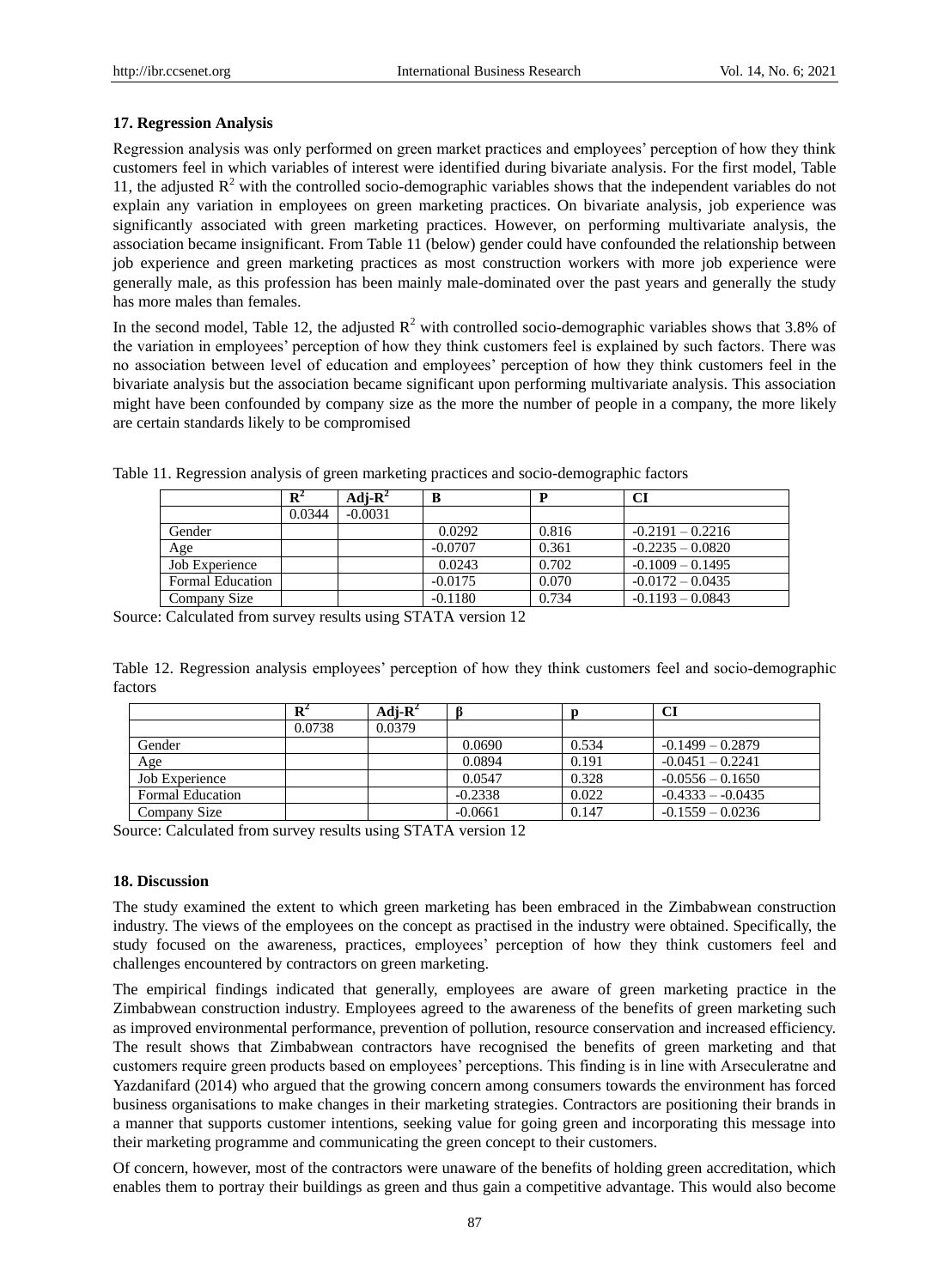a new marketing tool that could be used to create a new corporate image and product differentiation. The absence of a green rating standard means contractors are less attractive to most international companies operating in Zimbabwe. If this standard could be embraced, contractors would improve the efficiency of resource consumption and control of environmental impacts (Petrovic, Djordjevic, Milicevic, Nastasijevica & Parunovic 2015:237).

The assessment of green marketing practices demonstrated that most employees had a positive perception about organisations" green marketing practices and further confirmed customers were loyal and happy about the practices. The positive perception has a great impact both on society and contractors as green practices promote health and safety, cost-effectiveness and efficiency, as well as performance, reputation and convenience. Therefore, contractors need to monitor their activities involving their products, processes and advertising and fully align with the green marketing concept. This would enable contractors to reach most of the environmentally-conscious customers, improving sales growth when compared to their competitors.

## **19. Conclusion and Recommendations**

The results of this study demonstrated a positive awareness in most employees of the green marketing concept. Further, there is a positive perception of green marketing practices as evidenced by loyal and satisfied customers. However, there are challenges encountered by contractors in the implementation, notably recyclable material required for green products, customers not being willing to pay a premium for green products and lack of credibility or trust by customers on green products.

Based on the perceptual lessons from the respondents, the following recommendations are made:

- The lack of internationally recognised environmental standards such as green accreditation was noted in the Zimbabwean construction industry. The industry regulating authority should enforce environmental quality standards in the industry. In particular, government policies and the development of a rating system (green accreditation) could stimulate the development of green marketing in the country. The contractors would, therefore, gain a competitive advantage, thereby improving organisational performance.
- The impact of human activities on the environment's quality is visible in human's daily activities. To prevent further negative impact on the environment, contractors are encouraged to make green marketing a business norm. Contractors must make customers understand the need for green buildings in Zimbabwe and that future generation would benefit from their current environmental actions.

# **20. Limitations of the Study and Further Research**

The study relied on a sample of respondents registered with CIFOZ in the building and civil engineering categories thereby omitting the perceptions of other contractors in the country. Even though the results could be generalized to the sampled population, they cannot be a representative of all construction companies in Zimbabwe.

The study was conducted in the construction industry in Zimbabwe and it reflects the position for that industry. The results cannot be used as a true reflection of different industries. Based on the limitations raised, the areas suitable for further research include:

- Validation of the results of this study by incorporating all contractors in the country. Instead of relying on the CIFOZ register, other organisation such as Small Enterprise Development Company (SEDCO) could be used to realize a wider population.
- Future research can be conducted using a similar technique; however, the study would be extended to contractors of different sizes in different industries and provinces.

## **Competing interests**

The authors declare that they have no competing interest in the writing of this article.

#### **Acknowledgements**

The authors would like to acknowledge, with thanks, the assistance of Mr Nenero Hove and his team who conducted the survey.

## **References**

Ahmad, A. Y. (2014). Synthesis of green marketing concept as a recipe for a healthy environment in Nigeria. *International journal of business management and administration*, *3*(1), 1-8.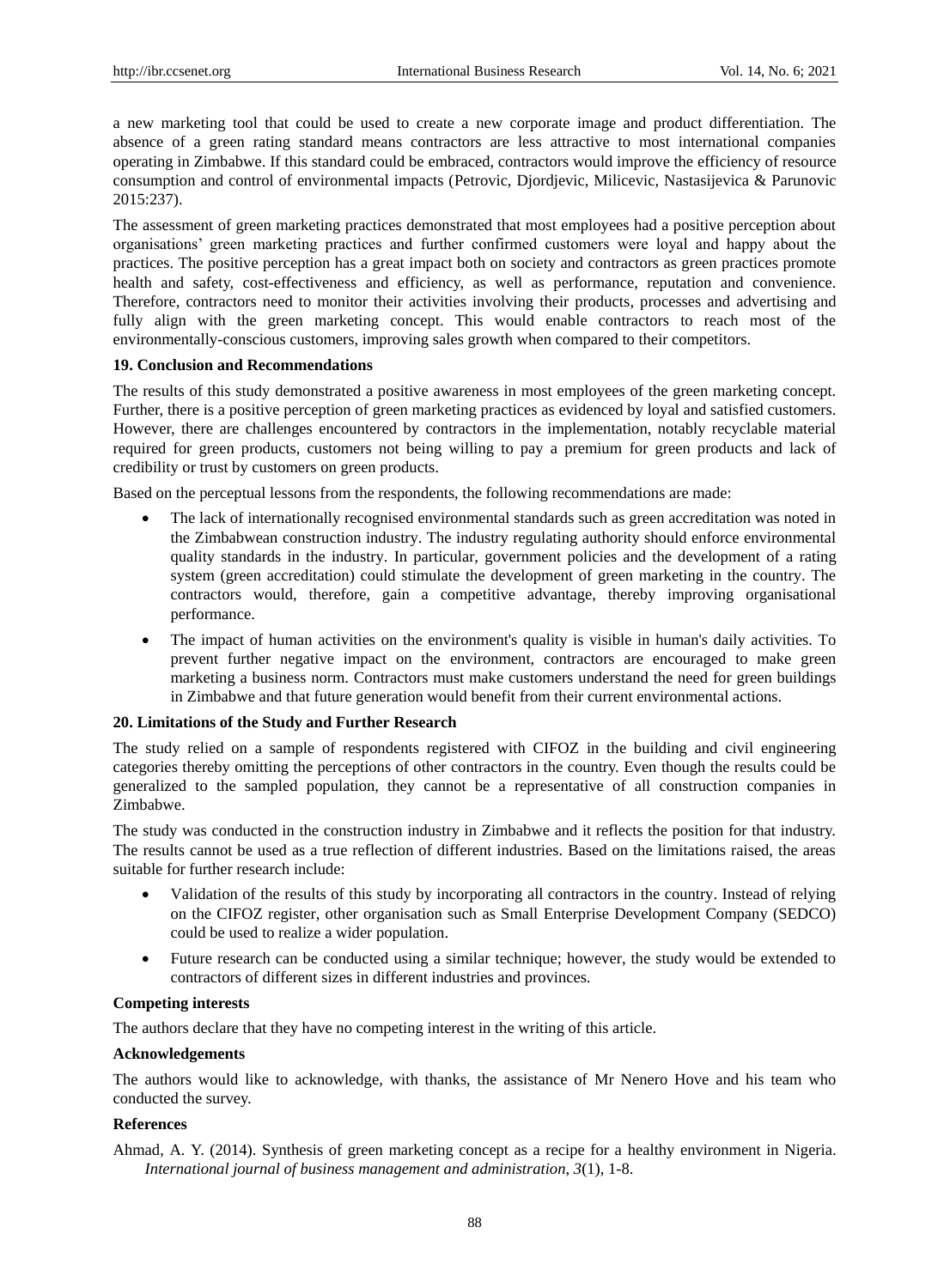- Arseculeratne, D., & Yazdanifard, R. (2014). How green marketing can create a sustainable competitive advantage for the business. *International business research, 7*(1), 130-137. https://doi.org/10.5539/ibr.v7n1p130
- Bhatti, K. K., & Negi, A. (2018). Determinants of green marketing leading to a sustainable competitive advantage for retailers within the Delhi region. *Indian Journal of Marketing*, *48*(8), 53-64. https://doi.org/10.17010/ijom/2018/v48/i8/130540
- Cekanaviciusm, L., Bazyte, R., & Dicmonaite, A. (2014). Green business: challenges and practices. *Ekonomika*, *93*(1), 74-88. https://doi.org/10.15388/Ekon.2014.0.3021
- Chaudhary, B., Tripathi, S., & Monga, N. (2011). Green marketing and CSR. *International Journal of research in Finance & Marketing*, *1*(6), 1-18.
- Chen, T. B., & Chai, L. T. (2010). Attitude towards the environment and green products: consumers" perspective. *Management science and engineering*, *4*(2), 27-39.
- Cherian, J., & Jacob, J. (2012). Green marketing: A study of consumers' attitude towards environment-friendly products. *Asian social science*, *8*(12), 117-126. https://doi.org/10.5539/ass.v8n12p117
- Coetzeem, N., & Bean, W. (2016). A green profitability framework to quantify the impact of green supply chain management in South Africa. *Journal of transport and supply chain management*, *10*(1), 1-15. https://doi.org/10.4102/jtscm.v10i1.251
- Czinkota, M., & Ronkainen, I. (1992). Global marketing 2000: A marketing survival guide. *Marketing management*, *1*(1), 36-45.
- Dean, T. J., & Pacheco, D. F. (2014). Green marketing: a strategic balancing act for creating value. *Journal of business strategy*, *35*(5), 14-22. https://doi.org/10.1108/JBS-11-2013-0109
- Deshpande, N. M. (2011). A conceptual framework on green marketing A tool for sustainable development. *International Journal of sales and marketing management*, *1*(1), 1-16.
- Do Paco, A., & Rapo, M. (2009). Green segmentation: An application to the Portuguese consumer market. *Marketing intelligence & planning*, *27*(3), 364-379. https://doi.org/10.1108/02634500910955245
- Govender, J. P., & Govender, T. L. (2016). The influence of green marketing on consumer behaviour. *Environmental economics*, *7*(2), 77-85. https://doi.org/10.21511/ee.07(2).2016.8
- Grunert, S. C., & Kristensen, K. (1994). The green consumer: Some Danish evidence. *The marketing review*, *19,*  138-145.
- Ibok, I. N., & George, E. S. (2014). Socio-Economic and Demographic determinants of green consumption. *International Journal of Managerial Studies and Research, (IJMSR) 2*(9), 47-56.
- Kaur, R. (2015). Green marketing: Consumer"s attitude towards eco-friendly products. *Biz and Bytes*, *6*(2), 64-69.
- Laheri, V. K., Dangi, H., & Vohra, A. (2014). Green marketing: Development of construct and its evolution. *Asia-Pacific journal of management research and innovation*, *10*(2), 147-155. https://doi.org/10.1177/2319510X14536220
- Lekhanya, L. M. (2014). The level of awareness of green marketing and its managerial implications amongst selected South African Manufacturing Small, Medium and Micro Enterprises (SMMEs) in KwaZulu-Natal. *Journal of economics and behavioural studies, 6*(8), 625-635. https://doi.org/10.22610/jebs.v6i8.523
- Leonidou, L., Leonidou, C. N., & Hultman, M. (2011). Evaluating the green advertising practices of international firms: a trend analysis. *International Marketing Review*, *28*(1), 6-33. https://doi.org/10.1108/02651331111107080
- Mbasera, M., Du, P. E, Saayman, M., & Kruger, M. (2016). Environmentally-friendly practices in hotels. *ACTA Commercii. Independent research journal in the management sciences*, *16*(1), 1-8. https://doi.org/10.4102/ac.v16i1.362
- Moravcikova, D., Krizanova, A., Kliestikova, J., & Rypakova, M. (2017). Green marketing is the source of the competitive advantage of the business. *Sustainability journal*, *9,* 1-13. https://doi.org/10.3390/su9122218
- Nadaf, Y. B., & Nadaf, S. M. (2014). Green marketing: Challenges and strategies for Indian companies in the 21st Century. Impact: *International journal of research in business management, 2*(5), 91-104.